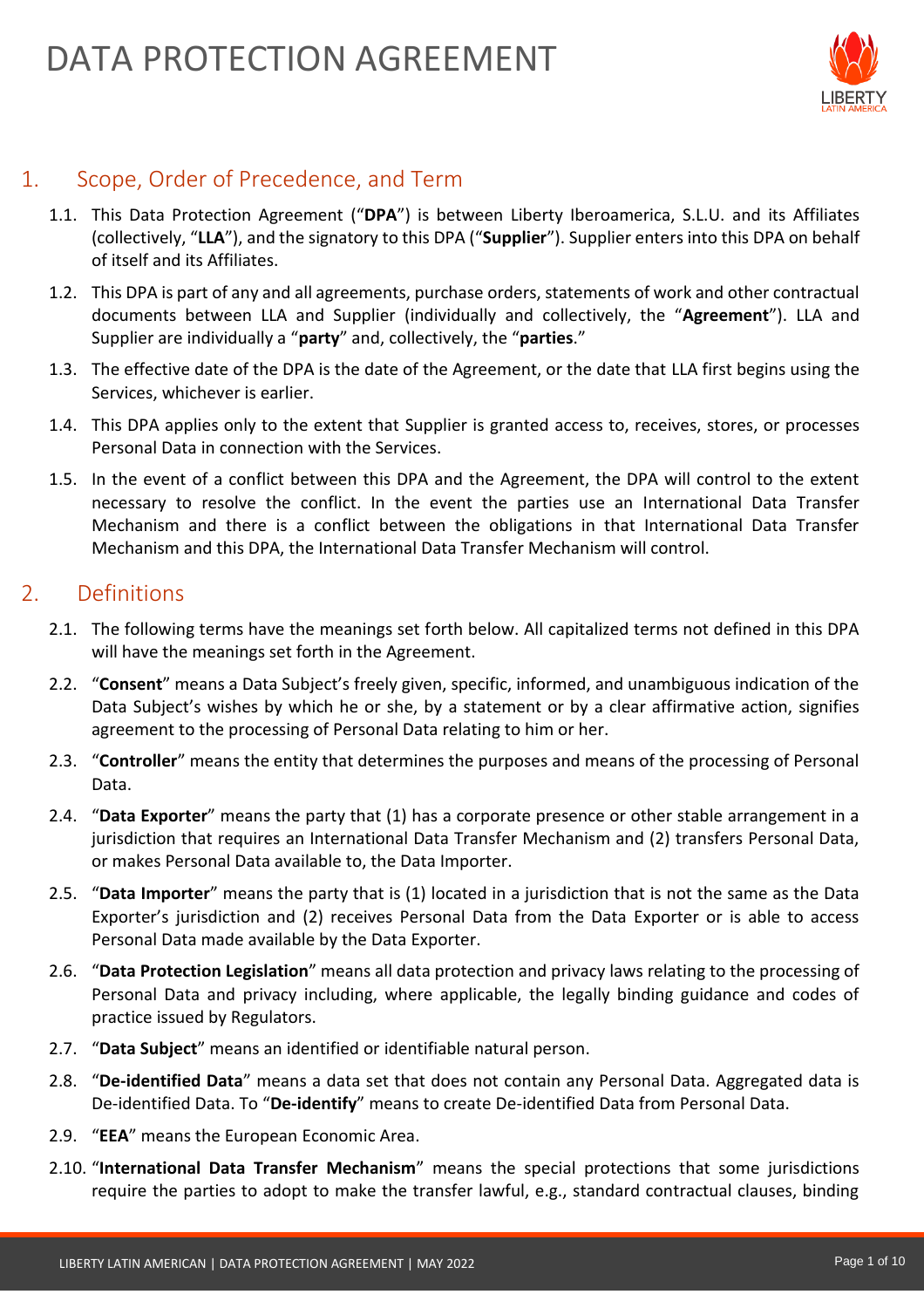# DATA PROTECTION AGREEMENT



corporate rules, or statutory obligations that require the parties to adopt certain technical, organizational, or contractual measures. "**Transfer**," in the context of an International Data Transfer Mechanism, means to disclose or move Personal Data from a storage location in one jurisdiction to another, or to permit a party in one jurisdiction to access Personal Data that the other party stores in a jurisdiction that requires an International Data Transfer Mechanism.

- 2.11. "**Personal Data**" means information that identifies, relates to, describes, is reasonably capable of being associated with, or could reasonably be linked, directly or indirectly, with a Data Subject. "Personal Data" includes equivalent terms in other Data Protection Legislation.
- 2.12. "**Personal Data Breach**" means a confirmed breach of security of the Services that caused an accidental or unlawful destruction, loss, alteration, unauthorized disclosure of, or access to Personal Data, or an event that qualifies as a reportable data breach under applicable Data Protection Legislation.
- 2.13. "**process**" or "**processing**" means any operation or set of operations that a party performs on Personal Data, including collection, accessing, recording, organization, storage, adaptation or alteration, retrieval, consultation, use, disclosure by transmission, dissemination or otherwise making available, alignment or combination, blocking, erasure or destruction.
- 2.14. "**Processor**" means an entity that processes Personal Data on behalf of another entity.
- 2.15. "**Sensitive Data**" means the following types and categories of data: data revealing racial or ethnic origin, political opinions, religious or philosophical beliefs, or trade union membership; genetic data; biometric data; data concerning health, including protected health information governed by the Health Insurance Portability and Accountability Act; data concerning a natural person's sex life or sexual orientation; government identification numbers (e.g., SSNs, driver's license); payment card information; nonpublic personal information governed by the Gramm Leach Bliley Act, or analogous laws; an unencrypted identifier in combination with a password or other access code that would permit access to a Data Subject's account; and precise geolocation.
- 2.16. "**Services**" has the meaning given to it in the Agreement; otherwise, it means any services that Supplier provides to LLA under the Agreement.
- 2.17. "**Subprocessor**" means a Processor engaged by a party who is acting as a Processor.

# 3. Description of the Parties' Personal Data Processing Activities and Statuses of the Parties

- 3.1. Schedule 1 describes the purposes of the parties' processing, the types or categories of Personal Data involved in the processing, and the categories of Data Subjects affected by the processing.
- 3.2. Schedule 1 lists the parties' statuses under relevant Data Protection Legislation for each processing activity relevant to the Services.

### 4. International Data Transfer

- 4.1. The parties will comply with any International Data Transfer Mechanism that may be required by applicable Data Protection Legislation. The parties agree to abide by the transfer mechanisms in Schedule 1, which describe the International Data Transfer Mechanisms that the parties anticipate using at the outset of the Agreement.
- 4.2. If the International Data Transfer Mechanism on which the parties rely is invalidated or superseded, the parties will work together in good faith to find an alternative. If the parties are unable to find an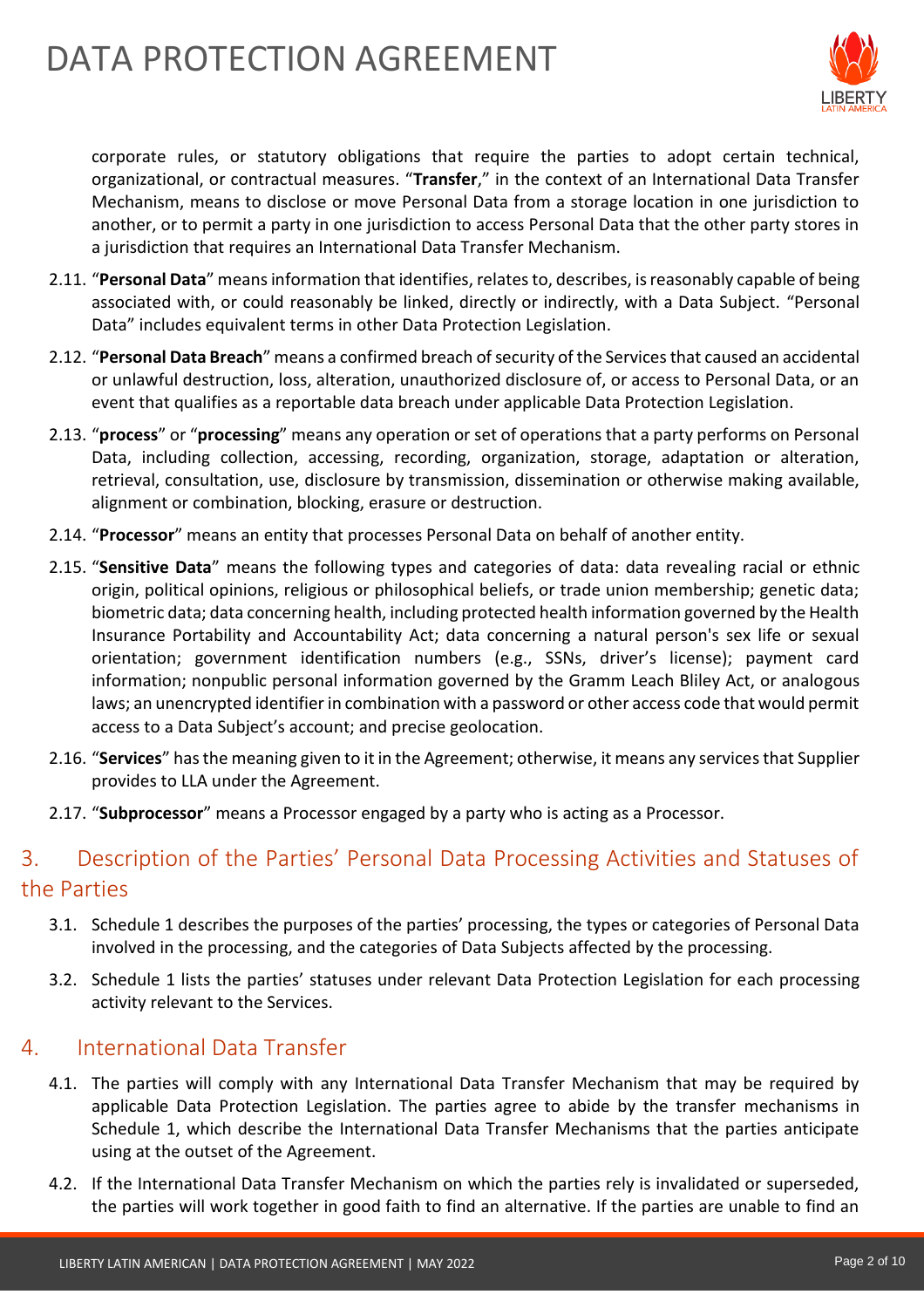

alternative within 60 days, or another period as agreed in writing, either of them may terminate the Agreement.

4.3. If either party reasonably determines that additional measures are necessary to ensure that the personal data they transfer meets the relevant standard of protection of applicable Data Protection Legislation, it will notify the other party and the parties will develop and implement appropriate supplementary measures.

### 5. Data Protection Generally

- 5.1. Compliance. The parties will comply with their respective obligations under Data Protection Legislation and their privacy notices.
- 5.2. Supplier's Lawful Basis of Processing of Personal Data. If Supplier collects Personal Data from Data Subjects directly in connection with the Services, Supplier represents and warrants that it has the Consent or other lawful basis necessary to collect such Personal Data. If a Data Subject revokes their Consent to Supplier's processing of their Personal Data, or otherwise exercises a right to opt out or object, then, consistent with its obligations under Data Protection Legislation, Supplier will be responsible for ceasing disclosure of that Data Subject's Personal Data to LLA (if that would be the result of the Data Subject's request).
- 5.3. Cooperation.
	- 5.3.1. Data Subject Requests. Supplier will provide LLA with reasonable assistance to enable LLA to comply with its obligations to respond to Data Subjects' requests to exercise the rights to which those Data Subjects may be entitled under Data Protection Legislation.
	- 5.3.2. Governmental and Investigatory Requests. If Supplier receives any type of request or inquiry from a governmental, legislative, judicial, law enforcement, or regulatory authority (e.g. the Federal Trade Commission, the Attorney General of a U.S. state, a European data protection authority or analogous authority), or faces an actual or potential claim, inquiry, or complaint in connection with the parties' processing of Personal Data (collectively, an "**Inquiry**"), Supplier with notify LLA without undue delay unless such notification is prohibited by applicable law. If requested by LLA, the Supplier will provide LLA with information relevant to the Inquiry to enable LLA to respond to the Inquiry.
	- 5.3.3. Other Requirements of Data Protection Legislation. Upon request, Supplier will provide relevant information to LLA to fulfill LLA's obligations (if any) to conduct data protection impact assessments or prior consultations with data protection authorities.
- 5.4. Confidentiality. Supplier will ensure that its Personnel and Subcontractor Personnel are subject to an obligation to keep Personal Data confidential and have received training on data privacy and security that is commensurate with their responsibilities and the nature of the Personal Data.
- 5.5. De-identified, Anonymized, or Aggregated Data. The parties may create De-identified Data from Personal Data and process the De-identified Data for any purpose. If one party discloses De-identified Data to the other party, the recipient represents and warrants that it will not attempt to re-identify it.
- 5.6. Retention. As Controllers, the parties retain Personal Data for as long as they have a business purpose or for the longest time allowable by applicable law. As a Processor, Supplier retains Personal Data it collects or receives from LLA consistent with its obligations in the Agreement and this DPA.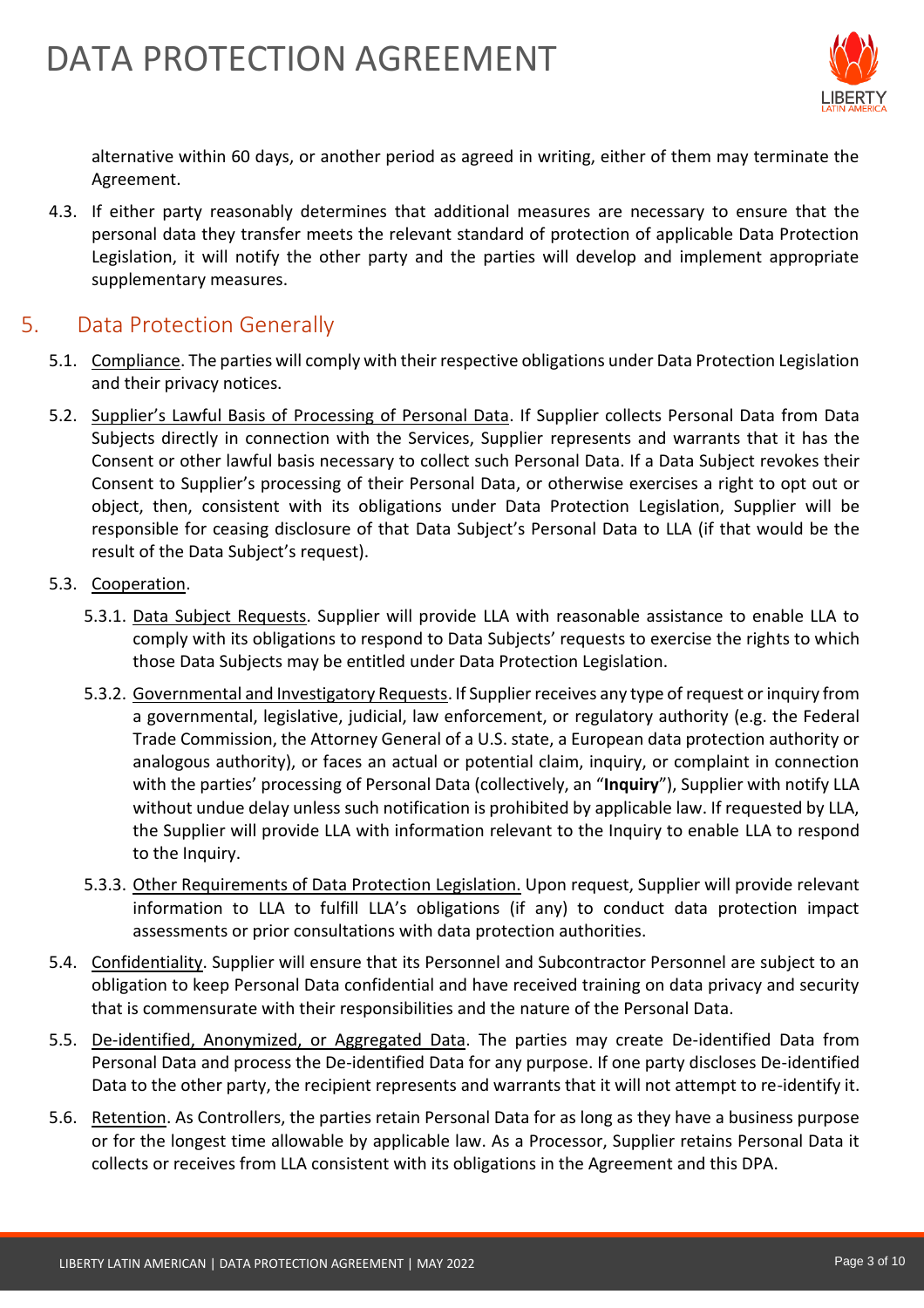

# 6. Data Security

6.1. Security Controls. Supplier will abide by the security requirements of the Agreement and any other security controls to which the parties agree in writing. Notwithstanding anything to the contrary, Supplier will maintain a written information security policy that defines security controls that are based on Supplier's assessment of risk to Personal Data that Supplier processes and Supplier's information systems. When Supplier chooses security controls, it will consider the state of the art; cost of implementation; the nature, scope, context, and purposes of Personal Data processing; and the risk to Data Subjects of a security incident or Personal Data Breach affecting Personal Data.

## 7. Supplier's Obligations as a Processor or Subprocessor

7.1. Supplier will have the obligations set forth in this Section 7 if it processes the Personal Data of Data Subjects in its capacity as LLA's Processor; for clarity, these obligations do not apply to Supplier in its capacity as a Controller.

#### 7.2. Scope of Processing.

- 7.2.1. Supplier will process Personal Data solely to provide Services to LLA and carry out its obligations under the Agreement and LLA's instructions, which include the Agreement and this DPA. Supplier will not process Personal Data for any other purpose, unless required by applicable law. Supplier will notify LLA if it believes that it cannot follow LLA's instructions or fulfil its obligations under the Agreement because of a legal obligation to which it is subject, unless Supplier is prohibited by law from making such notification.
- 7.2.2. Supplier is prohibited from: (a) accessing, retaining, using, or disclosing Personal Data for any purpose other than for the specific business purpose of performing LLA's documented instructions for the business purposes defined in this Agreement, including accessing, retaining, using, or disclosing the Personal Data for a commercial purpose other than performing LLA's instructions; or (b) accessing, retaining, using, or disclosing the Personal Data outside of the direct business relationship between the parties as defined in this Agreement. Supplier certifies that it understands these restrictions.
- 7.2.3. Regardless of the foregoing prohibitions, the parties agree that Supplier may, and LLA instructs Supplier to, process Personal Data for the following activities that are necessary to support the Services: detect data security incidents; protect against fraudulent or illegal activity; effectuate repairs; and maintain or improve the quality of the Services.
- 7.2.4. Processing any Personal Data outside the scope of the Agreement will require prior written agreement between Supplier and LLA by way of written amendment to the Agreement.
- 7.3. Data Subjects' Requests to Exercise Rights. Supplier will promptly inform LLA if Supplier receives a request from a Data Subject to exercise their rights with respect to their Personal Data under applicable Data Protection Legislation. LLA will be responsible for responding to such requests. Supplier will not respond to such Data Subjects except to acknowledge their requests unless the parties otherwise agree in writing. Supplier will provide LLA with commercially reasonable assistance, upon request, to help LLA to respond to a Data Subject's request.
- 7.4. Supplier's Subprocessors.
	- 7.4.1. Existing Subprocessors. LLA agrees that Supplier may use the Subprocessors approved in writing by LLA's privacy and security teams.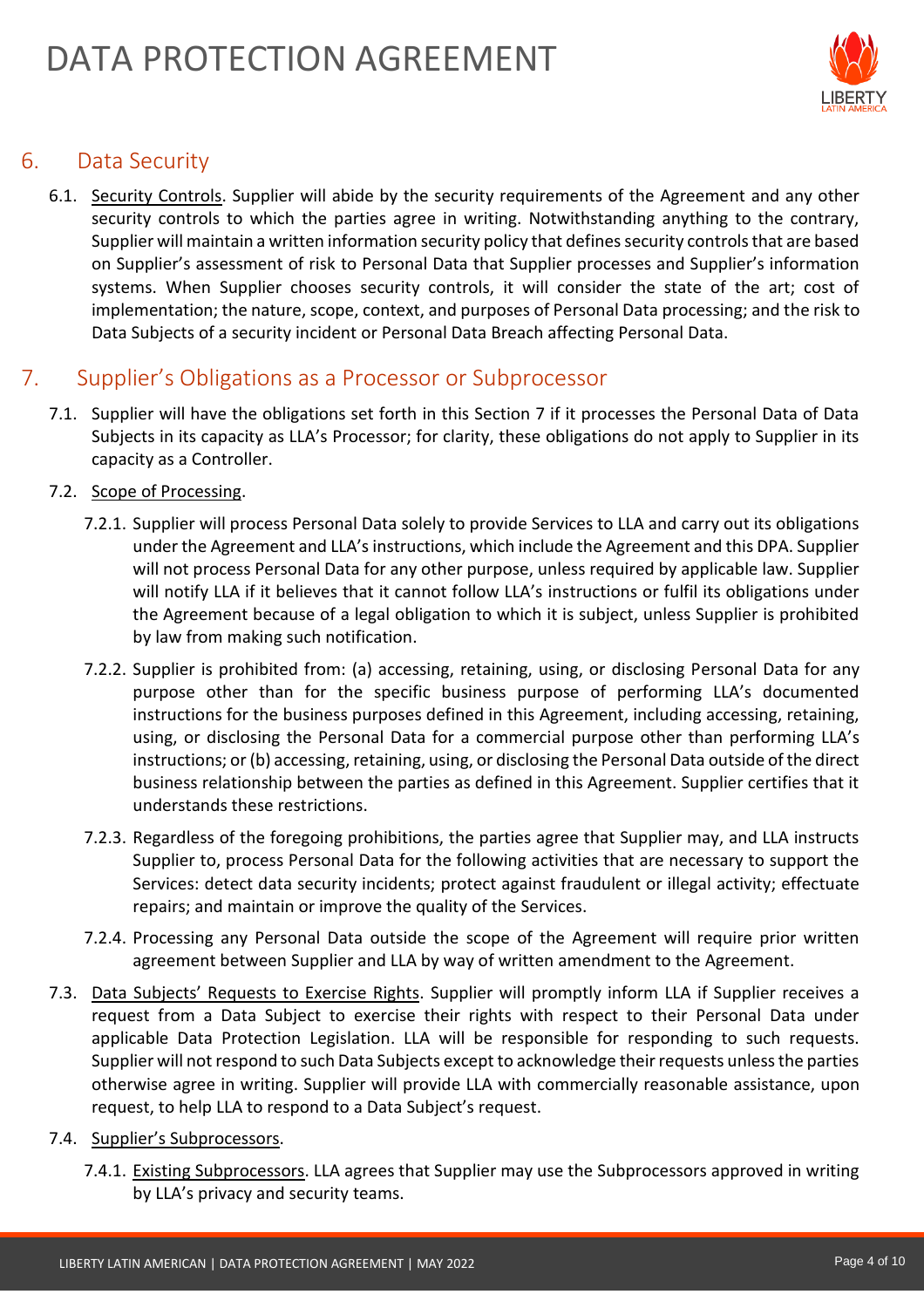# DATA PROTECTION AGREEMENT



- 7.4.2. Use of Subprocessors. LLA grants Supplier general authorization to engage Subprocessors if Supplier and those Subprocessors enter into an agreement that requires the Subprocessor to meet obligations that are no less protective than this DPA (including any applicable International Data Transfer Mechanism) and include at least the following elements: the Subprocessors are prohibited from (1) processing Personal Data for any purpose other than carrying out Supplier's obligations under this Agreement, (2) accessing, retaining, using, or disclosing Personal Data for any purpose other than for the specific business purpose of performing LLA's documented instructions for the business purposes defined in this Agreement, including accessing, retaining, using, or disclosing the Personal Data for a commercial purpose other than performing LLA's instructions; or (3) accessing, retaining, using, or disclosing the Personal Data outside of the direct business relationship between the parties as defined in this Agreement.
- 7.4.3. Notification of Additions or Changes to Subprocessors. Supplier will notify LLA of any additions to or replacements of its Subprocessors at [privacy@lla.com](mailto:privacy@lla.com) and make that list available on LLA's request. Supplier will provide LLA with at least 30 days to object to the addition or replacement of Subprocessors in connection with Supplier's performance under the Agreement, calculated from the date Supplier provides notice to LLA. If LLA reasonably objects to the addition or replacement of Supplier's Subprocessor, Supplier will immediately cease using that Subprocessor in connection with Supplier's Services under the Agreement, and the parties will enter into good faith negotiations to resolve the matter. If the parties are unable to resolve the matter within 15 days of LLA's reasonable objection (which deadline the parties may extend by written agreement), LLA may terminate the Agreement and/or any statement of work, LLA purchase order or other written agreements. The parties agree that Supplier has sole discretion to determine whether LLA's objection is reasonable; however, the parties agree that LLA's objection is presumptively reasonable if the Subprocessor is a competitor of LLA and LLA has a reason to believe that competitor could obtain a competitive advantage from the Personal Data Supplier discloses to it, or LLA anticipates that Supplier's use of the Subprocessor would be contrary to law applicable to LLA.
- 7.4.4. Liability for Subprocessors. Supplier will be liable for the acts or omissions of its Subprocessors to the same extent as Supplier would be liable if performing the services of the Subprocessor directly under the DPA.
- 7.5. Personal Data Breach. Supplier will notify LLA within 48 hours after discovering a Personal Data Breach affecting Personal Data Supplier processes in connection with the Services. Upon request, Supplier will provide information to LLA about the Personal Data Breach to the extent necessary for LLA to fulfill any obligations it has to investigate or notify authorities, except that Supplier reserves the right to redact information that is confidential or competitively sensitive. Notifications will be delivered to [privacy@lla.com.](mailto:privacy@lla.com) LLA agrees that email notification of a Personal Data Breach is sufficient. LLA agrees that it will notify Supplier if it changes its contact information. LLA agrees that Supplier may not notify LLA of security-related events that do not result in a Personal Data Breach.
- 7.6. Deletion and Return of Personal Data. At the earlier of the expiration or termination of the Agreement or written request by LLA to Supplier (which may occur via email to Supplier), Supplier will, without undue delay, (1) return all LLA Personal Data (including copies thereof) to LLA and (ii) destroy any copies it stored of LLA Personal Data, unless applicable law expressly requires otherwise or the parties otherwise expressly agree in writing. For any LLA Personal Data that Supplier retains after expiration or termination of this Agreement (for example, because Supplier is legally required to retain the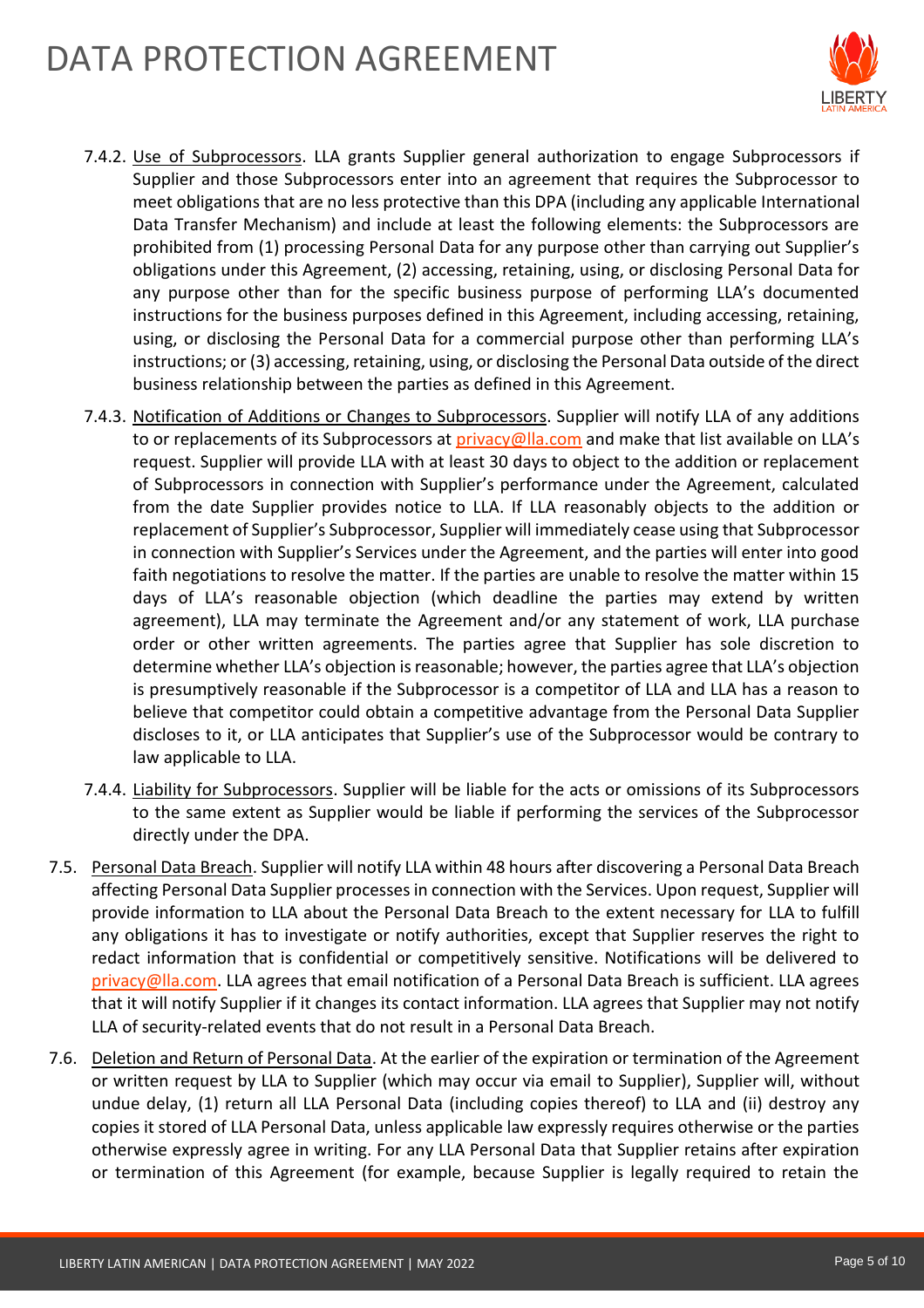

information), Supplier will continue to comply with the data security and privacy provisions of this DPA and Supplier will De-identify such Personal Data (if any) to the extent feasible.

- 7.7. Audits.
	- 7.7.1. Scope. The terms of this Section 7.7 apply notwithstanding anything to the contrary. LLA agrees that Supplier's obligations under this Section 7.7 are limited to the Personal Data Supplier processes in connection with the Services.
	- 7.7.2. Request. Upon written request that includes a statement of reasons for the request, Supplier will make available to LLA applicable documentation that is responsive to LLA's request, including third-party audit reports or certifications to the extent they are available. To the extent that such audit reports or certifications do not satisfy LLA's request, Supplier will provide LLA or LLA's designated third party (which LLA agrees may not be a competitor to Supplier) with the information and access to Supplier's facilities necessary to demonstrate compliance with Data Protection Legislation.
	- 7.7.3. Access to Facilities. If LLA requires access to Supplier's facilities (the "**Inspection**"), LLA will provide Supplier with written notice at least 60 days in advance. Such written notice will specify the things, people, places, or documents to be made available. Such written notice, and anything produced in response to it (including any derivative work product such as notes of interviews), will be considered confidential information and will remain confidential information in perpetuity or the longest time allowable by applicable law after termination of the Agreement. Such materials and derivative work product produced in response to the Inspection will not be disclosed to anyone without the prior written permission of Supplier unless such disclosure is required by applicable law. If disclosure is required by applicable law, LLA will give Supplier prompt written notice of that requirement and an opportunity to obtain a protective order to prohibit or restrict such disclosure except to the extent such notice is prohibited by applicable law or order of a court or governmental agency. LLA agrees to negotiate in good faith with Supplier before seeking to exercise such audit or on-site inspection right more frequently than once per twelve (12) month period. LLA will make every effort to cooperate with Supplier to schedule the Inspection at a time that is convenient to Supplier. LLA agrees that if it uses a third party to conduct the Inspection, the third party will sign a non-disclosure agreement. LLA agrees that the Inspection will only concern Supplier's architecture, systems, policies, records of processing, data protection impact assessments, and procedures relevant to its obligations as set forth in the Agreement and the processing of Personal Data carried out by Supplier and the Services as provided to LLA. LLA agrees that Supplier will be allowed to protect or redact the names and identifying or proprietary information of other Supplier customers during the Inspection.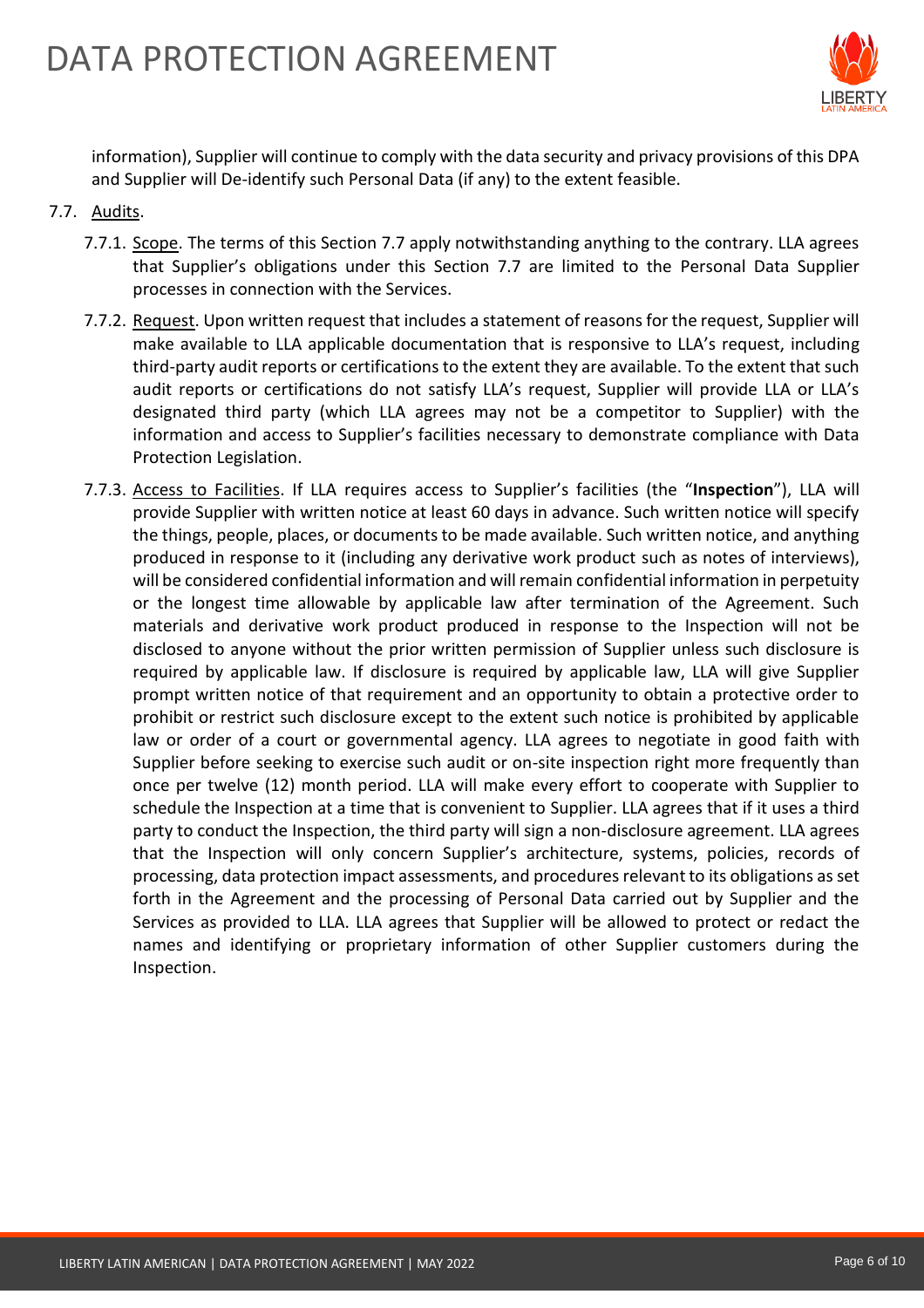

# **Schedule 1: Description of the Processing; Subprocessors; Jurisdiction-Specific Clauses**

- 1. Description of the Processing
	- 1.1. See Exhibit 1 (Description of the Processing).

# 2. Jurisdiction-specific Obligations and Information for International Transfers

- 2.1. Generally. The parties agree that, for any jurisdiction not listed below that requires an International Data Transfer Mechanism, they hereby enter into and agree to be bound by the EEA Standard Contractual Clauses (as specified in Section 2.2) for transfers of Personal Data from that jurisdiction unless (1) the parties otherwise agree in writing or (2) a jurisdiction promulgates its own International Data Transfer Mechanism, in which case the parties hereby agree to negotiate an update to this DPA to incorporate such International Data Transfer Mechanism. The parties agree to modify the EEA Standard Contractual Clauses as necessary to adapt them to the circumstances of the transfers (including by using the Data Exporter's location as the forum and jurisdiction); provided that they will not interpret the EEA Standard Contractual Clauses in a manner that materially reduces the protections the EEA Standard Contractual Clauses afford to Data Subjects.
- 2.2. European Economic Area.
	- 2.2.1. "**EEA Standard Contractual Clauses**" means the European Union standard contractual clauses for international transfers from the European Economic Area to third countries, Commission Implementing Decision (EU) 2021/914 of 4 June 2021.
	- 2.2.2. For transfers from the EEA that are not subject to an adequacy decision or exception, the parties hereby incorporate the EEA Standard Contractual Clauses by reference and, by signing this DPA, also enter into and agree to be bound by the EEA Standard Contractual Clauses. The parties agree to select the following options made available by the EEA Standard Contractual Clauses.
		- Clause 7: The parties do not incorporate the docking clause.
		- Clause 9, Module 2(a): The parties select Option 2. The time period is 30 days.
		- Clause 9, Module 3(a): The parties select Option 2. The time period is 30 days.
		- Clause 11(a): The parties do not select the independent dispute resolution option.
		- Clause 17: The parties select Option 1. The parties agree that the governing jurisdiction is Spain.
		- Clause 18: The parties agree that the forum is Spain.
		- Annex I(A): The data exporter is the Data Exporter (defined above) and the data importer is the Data Importer (defined above). The statuses of the parties as Controllers or Processors is described in Schedule 1.
		- Annex I(B): The parties agree that Schedule 1 describes the transfer.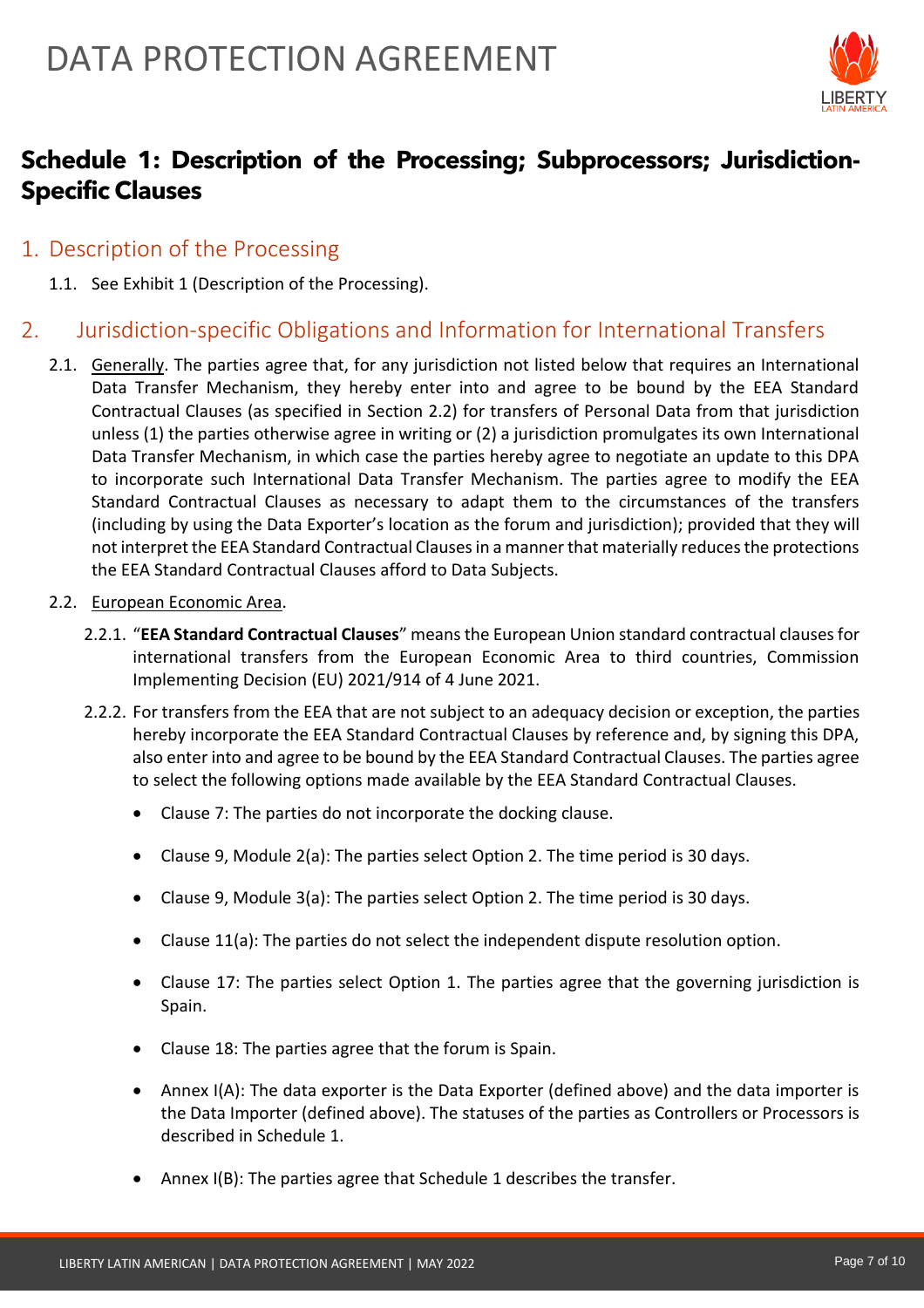

- Annex I(C): The competent supervisory authority is the Spanish data protection authority.
- Annex II: The parties agree that Section 6 of the DPA describes the technical and organizational measures applicable to the transfer.
- Annex III: The parties agree that Schedule 1 describes the relevant Subprocessors and their roles in processing Personal Data.

#### 2.3. United Kingdom.

- 2.3.1. "**IDTA**" means the International Data Transfer Agreement issued by the ICO and laid before Parliament in accordance with s119A of the Data Protection Act 2018 on 2 February 2022, as modified by the UK Information Commissioner's Office from time to time.
- 2.3.2. For transfers from the United Kingdom that are not subject to an adequacy decision or exception, the parties hereby incorporate the IDTA by reference and, by signing this DPA, also enter into and agree to be bound by the Mandatory Clauses of the IDTA.
- 2.3.3. Pursuant to Sections 5.2 and 5.3 of the IDTA, the parties agree that the following information is relevant to Tables  $1 - 4$  of the IDTA and that by changing the format and content of the Tables neither party intends to reduce the Appropriate Safeguards (as defined in the IDTA).
	- Table 1: The parties' details, key contacts, Data Subject contacts, and signatures are in the signature block of the DPA.
	- Table 2:
		- o The UK country's law that governs the IDTA is: England and Wales.
		- $\circ$  The primary place for legal claims to be made by the parties is: England and Wales.
		- $\circ$  The statuses of the Data Exporter and Data Importer are described in Exhibit 1.
		- $\circ$  The UK GDPR may apply to the Data Importer's processing of Personal Data under the Agreement.
		- $\circ$  The relationship among the agreements setting forth data protection terms among the parties, including this Section, the DPA, and the Agreement, is described in Section 1 of the DPA.
		- $\circ$  The duration that the parties may process Personal Data is set forth in the DPA.
		- $\circ$  The IDTA is coterminous with the DPA. Neither party may terminate the IDTA before the DPA ends unless one of the parties breaches the IDTA or the parties agree in writing.
		- o The Data Importer may transfer Personal Data to another organization or person (who is a different legal entity) if such transfer complies with the IDTA's applicable Mandatory Clauses.
		- o The parties will review the Security Requirements listed in Table 4, and any supplementary measures they adopt, to this DPA each year.
	- Table 3: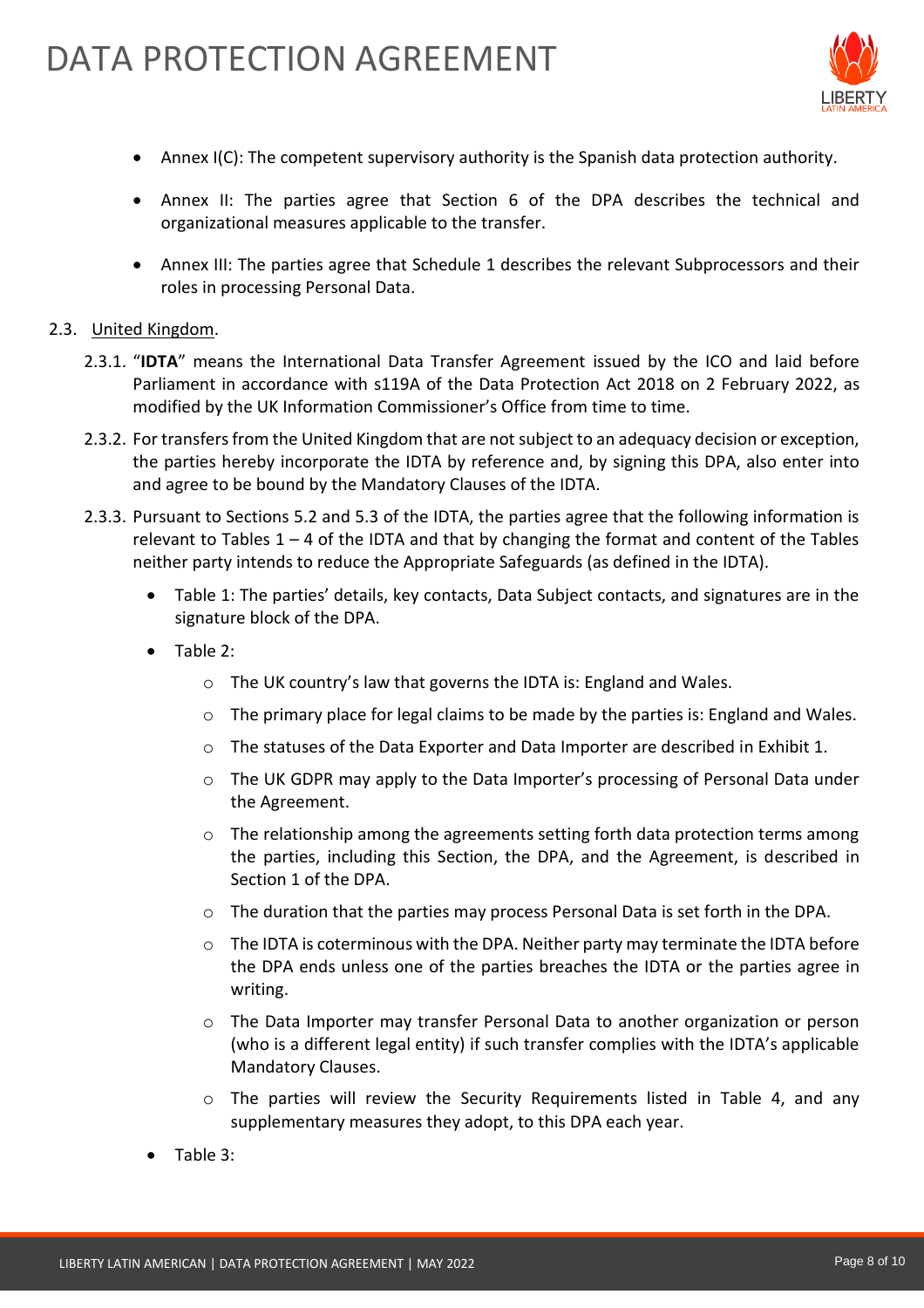

- o The categories of Personal Data, Sensitive Data, Data Subjects, and purposes of processing are described in Exhibit 1. Such description may only be updated by written agreement of the parties.
- Table 4:
	- o The security measures adopted by the parties are described in Section 6 of this DPA. Such security measures may only be updated by written agreement of the parties.
- 2.3.4. The parties agree to adopt the additional technical, organizational, and/or contractual protections that may be required by their transfer impact assessment pursuant to Section 4 of the DPA.